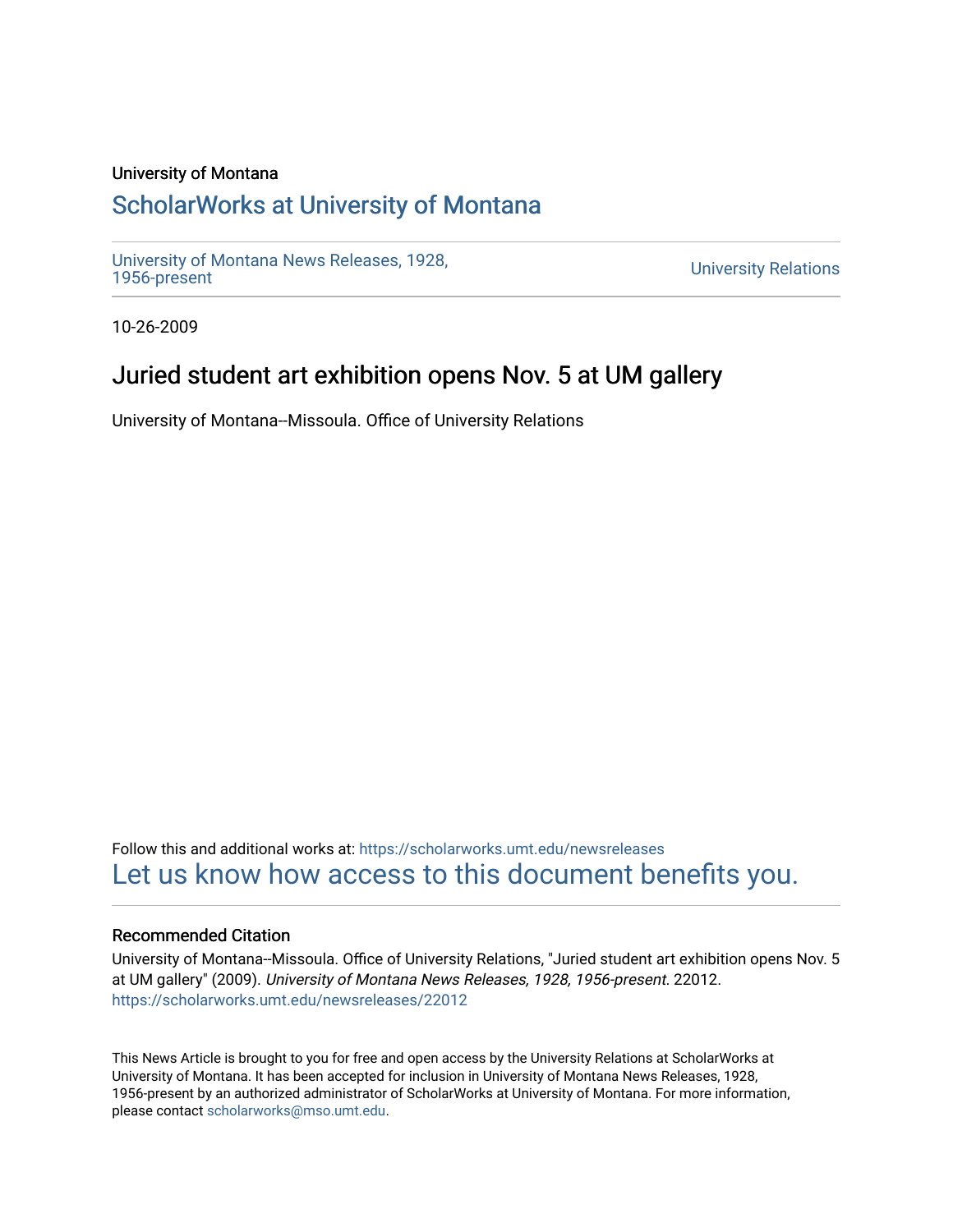

### <u>N E W S R E L E A S E </u>

Oct. 26, 2009

**Contact:** Cathryn Mallory, director, Gallery of Visual Arts, 406-243-2813, [gallerv.visarts@umontana.edu.](mailto:gallerv.visarts@umontana.edu)

#### **JURIED STUDENT ART EXHIBITION OPENS NOV. 5 AT UM GALLERY**

#### **MISSOULA -**

The 15th Annual Juried Student Art Exhibition will be at The University of Montana's Gallery of Visual Arts Nov. 5-20.

The exhibition, presented by the Gallery of Visual Arts, UM's School of Art and the Student Artist Collective, features a diverse array of media and style by undergraduate and graduate art students of all levels.

An opening reception will be held from 5 to 7 p.m. Thursday, Nov. 5, at the gallery, which is located on the first floor of UM's Social Science Building. Awards will be presented at 6 p.m. The reception is free and open to the public.

Each year, the Student Artist Collective, an Associated Students of UM organization, works with the gallery to organize the exhibit. For many students, the annual exhibition is the first opportunity to exhibit work in a professional gallery.

An arts professional not associated with the University serves as the juror to select works to be exhibited and designate awards. This year's juror is Bob Durden, curator of art at Paris Gibson Square Museum of Art in **Great Falls.**

Durden has a broad knowledge of visual, performing and communication arts. He has taught at the university level and has more than 13 years professional museum experience.